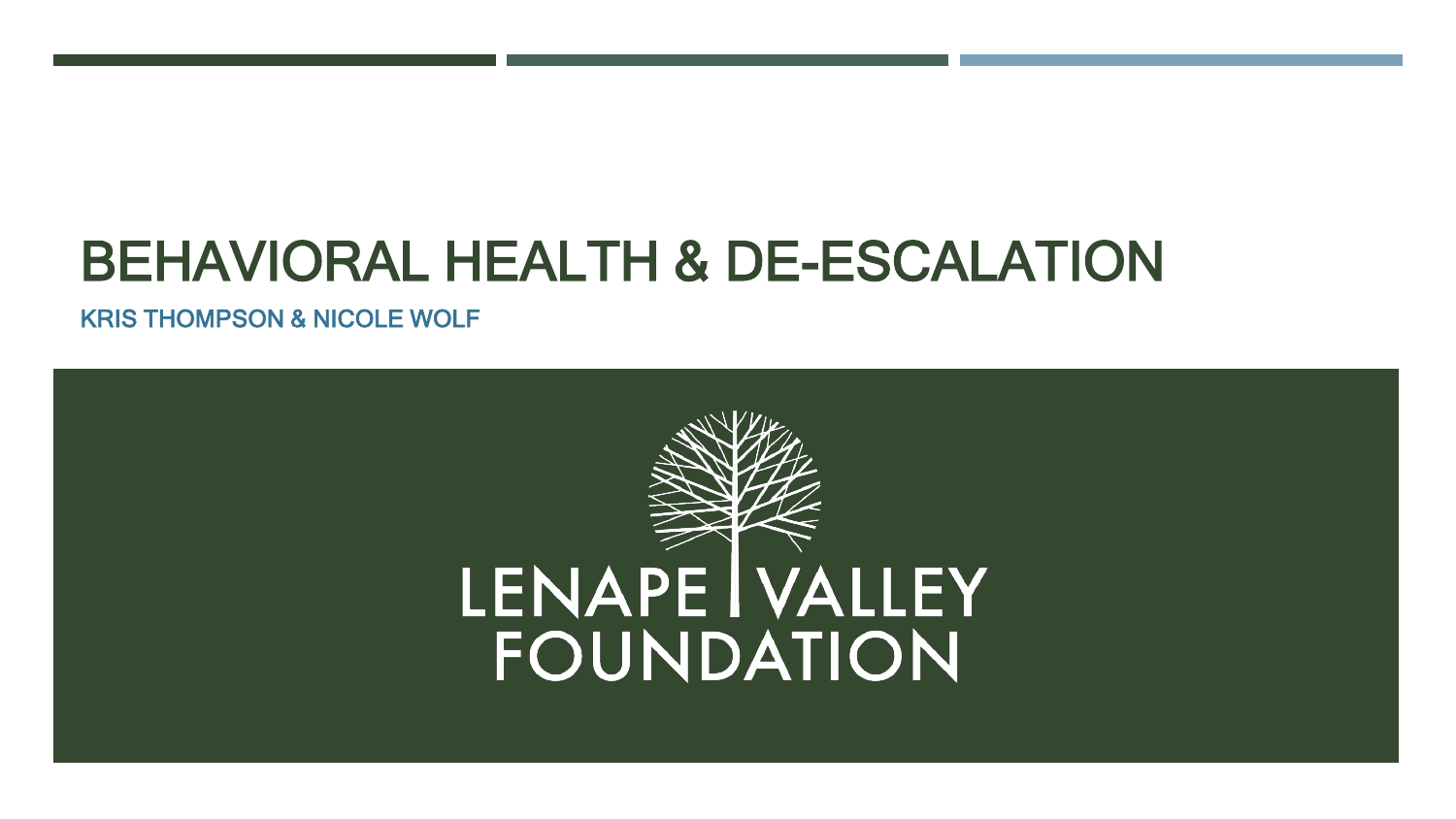| Recognize |  |
|-----------|--|
|           |  |

#### **Demonstrate**

#### **Identify**

Recognize signs of potential crisis situations

**Demonstrate** active listening and de-escalation strategies

Identify options for both immediate and long-term intervention

## **OBJECTIVES**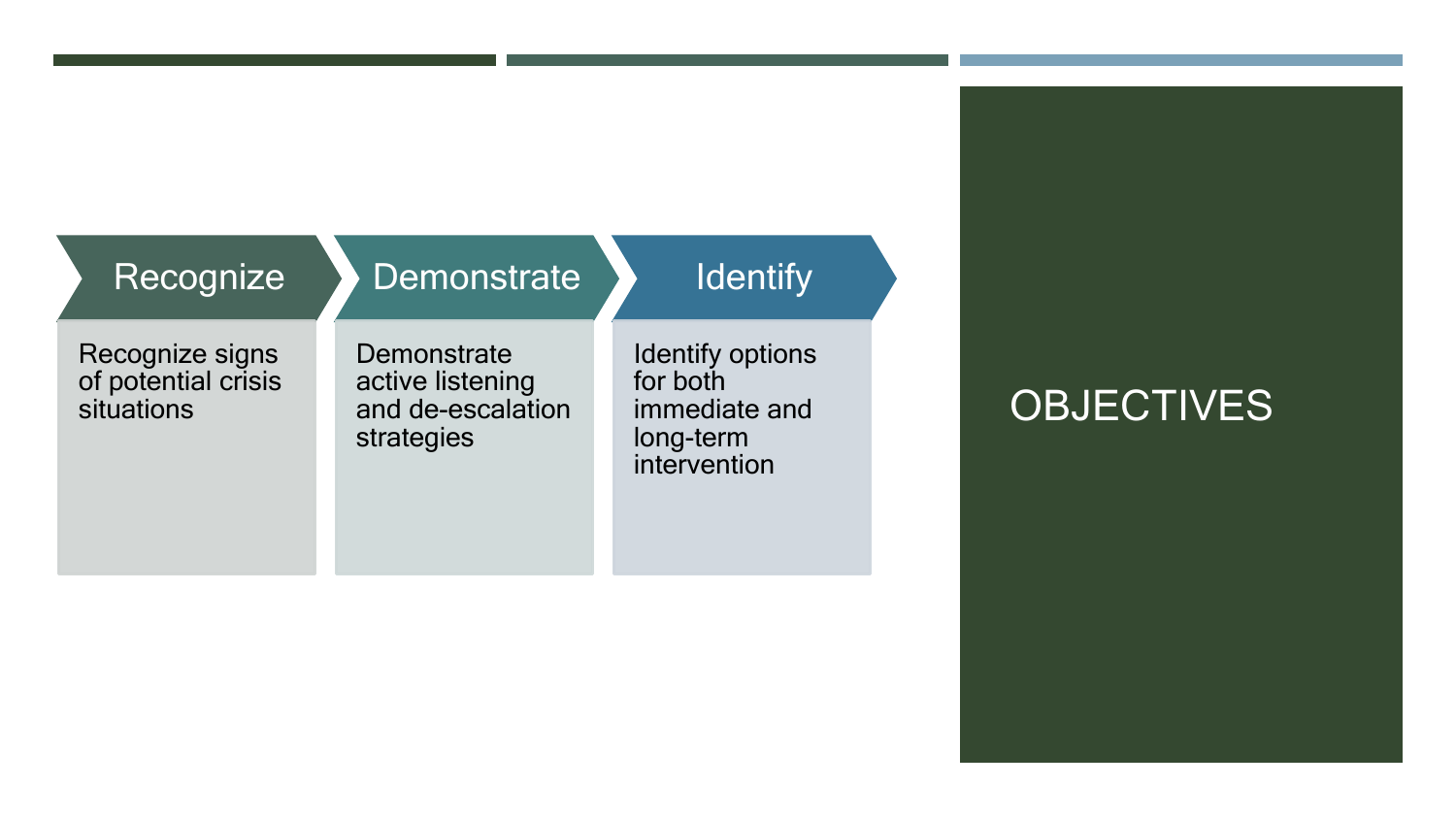#### Physical

- Tired, disheveled, more unkempt than usual, weight loss
- Declining hygiene, cuts/bruises

#### **Emotional**

- No longer enjoying work, activities or hobbies, angry/irritable
- Increasing sadness, hopelessness, despair, rage

#### **Behavioral**

- Late or cancelling plans/commitments, secretive
- Isolation, absenteeism/presenteeism, odd/erratic behavior, rapid mood swings

### Psychological

- Difficulty concentrating, indecisiveness
- Self-blame/criticism, racing thoughts, mind going blank

NOTICING **SIGNS** OF **STRUGGLE**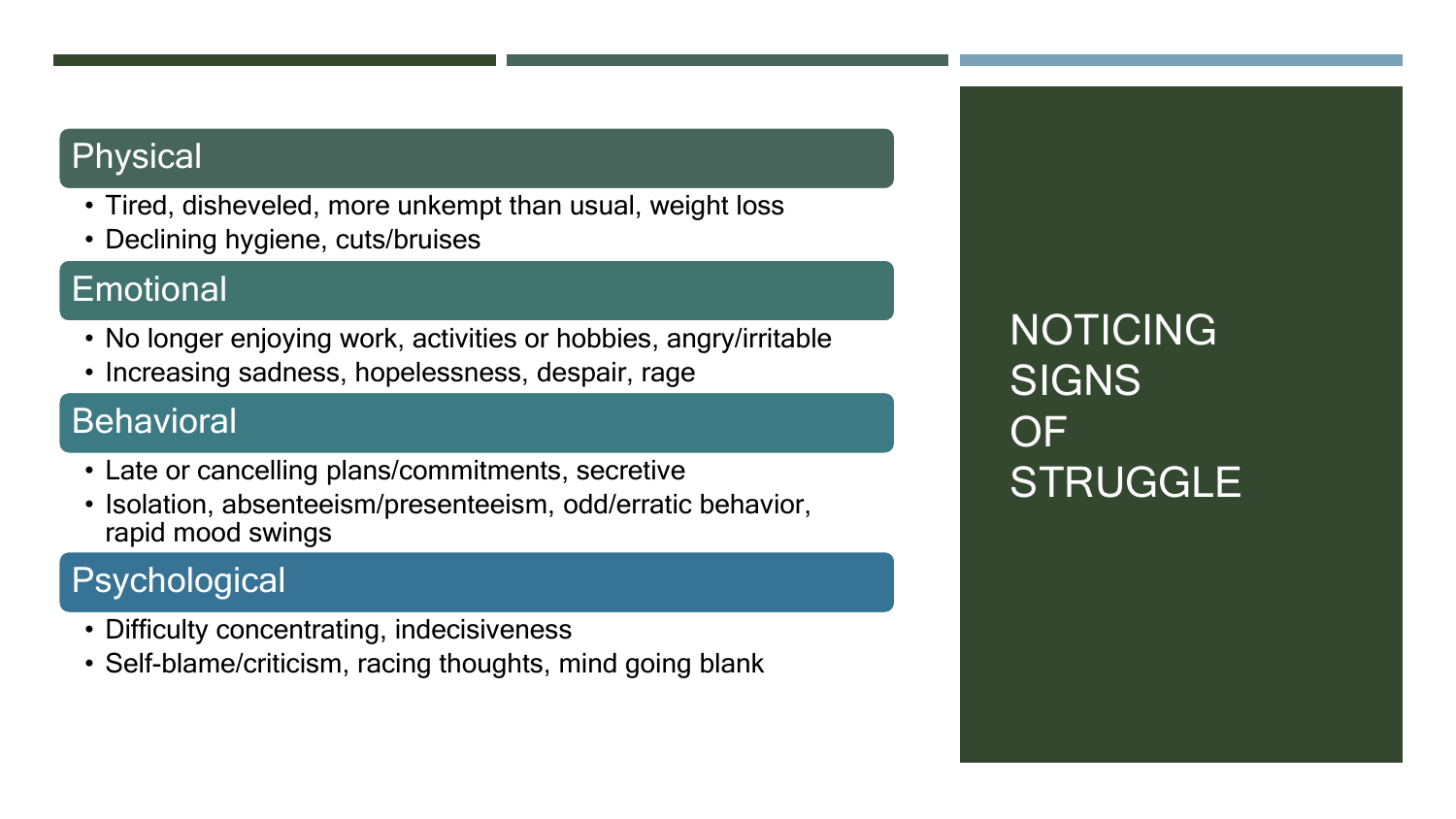## URGENT CRISIS **SITUATIONS**

### **Medical Emergencies**

Overdose or severe effects of Substance Use

Severe psychosis

- Symptoms
- Feelings vs beliefs
- Risk of harm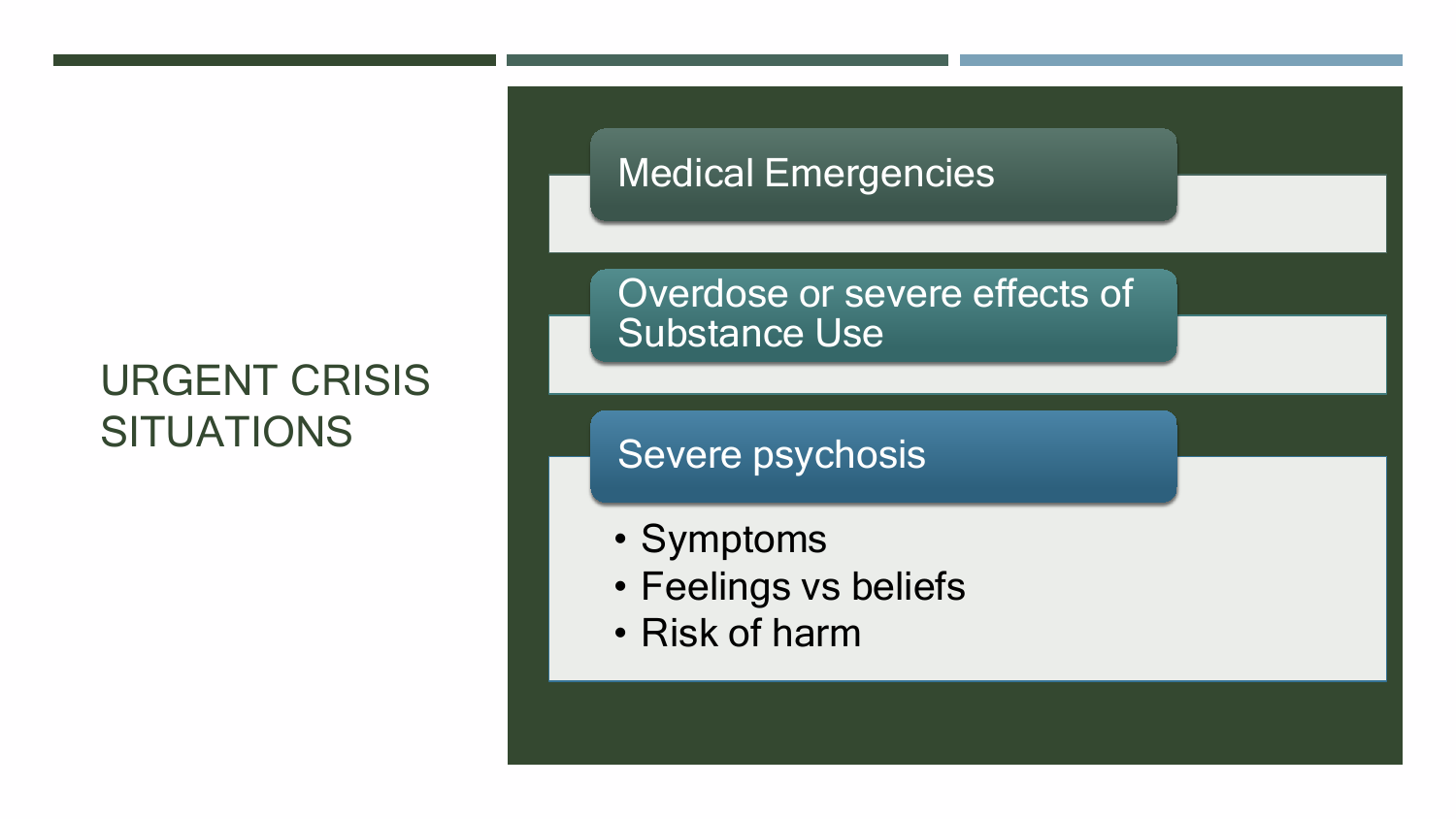## SUICIDAL BEHAVIORS OR ATTEMPT

#### **Risk Fag**

- **Extreme agitation**
- **Insomnia**
- **Intolerable chronic pain**
- **Loss or trauma (current)**
- **Sexual activity**
- Recent act/threats of aggression
- Social isolation
- **Self-injurious behaviors (i.e. cutting, etc.)**
- **Persistent/frequent family conflict**

| ctors                                  |        |
|----------------------------------------|--------|
| Hopelessness                           |        |
| Desire + Intent + Capability           |        |
| Recent alcohol/drug use                |        |
| <b>Recent hospitalization</b>          |        |
| <b>Family History</b>                  |        |
| <b>Previous Attempt</b>                |        |
| <b>Access to firearms/lethal means</b> | $\sim$ |
| Impulsivity                            |        |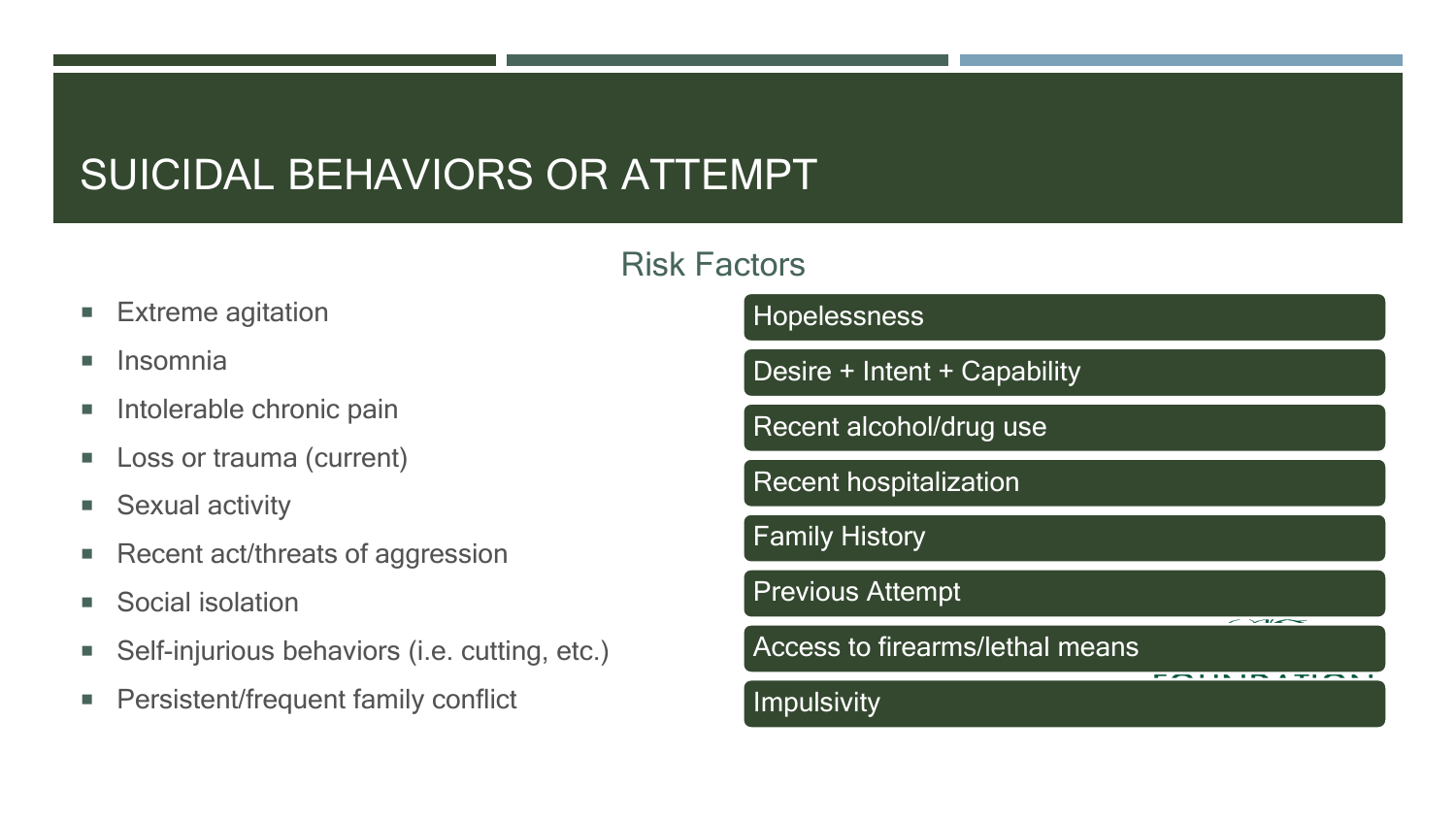## SUICIDAL BEHAVIORS OR ATTEMPT

## Signs and Symptoms

- Drastic behavior change
- Writing/talking about death, obsession
- No sense of purpose
- Feeling trapped/agitated

## Ask the Question

- Are you thinking about suicide?
- Are you thinking about killing yourself?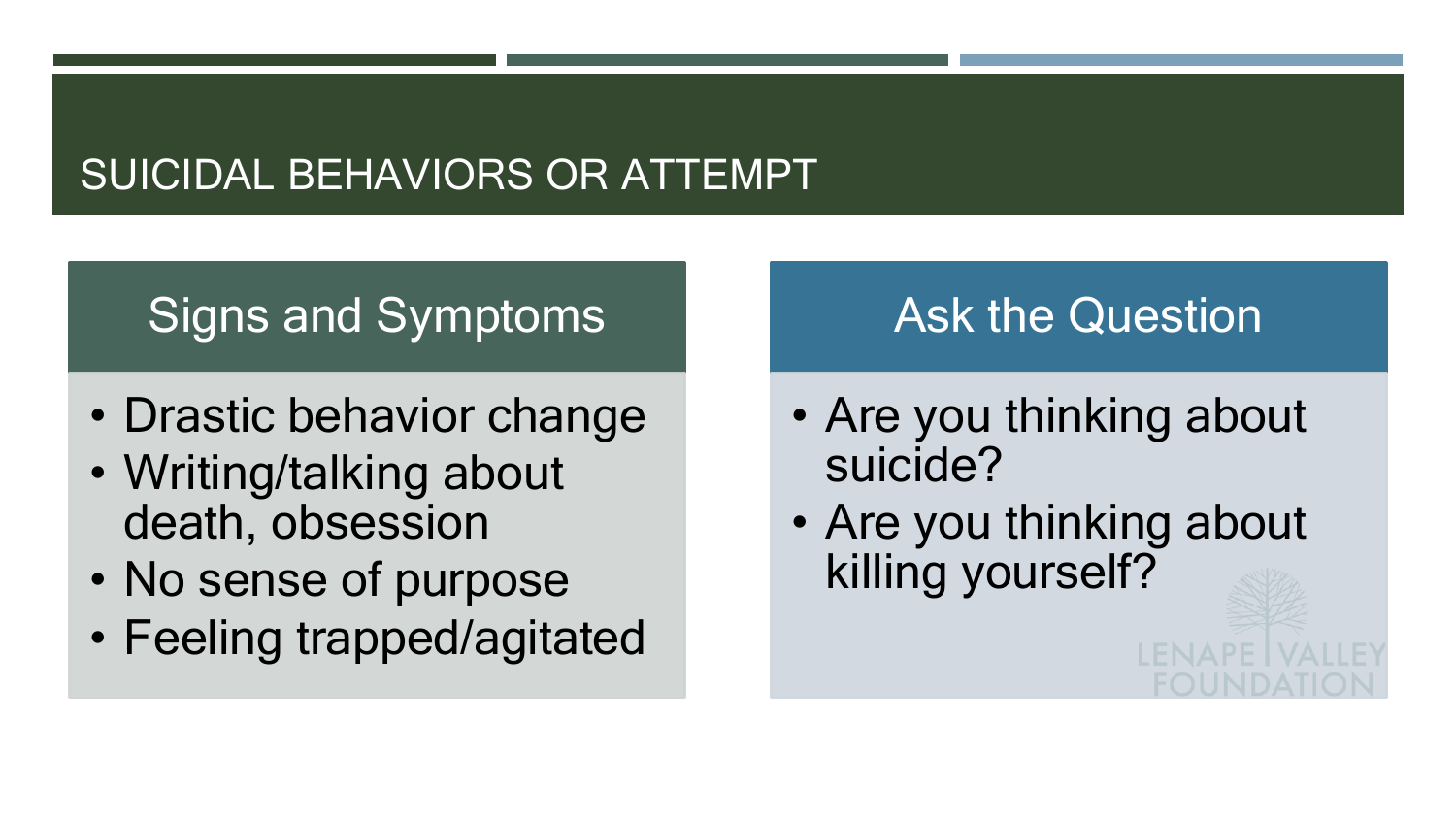## HIGH RISK

#### Danger to self

• History of multiple or recent suicide attempts; current intent, plan and means; inability to safety plan; no support system; not cooperative

#### Danger to others

• Past history of violence with current threat to specific individual or combination of psychosis, not taking medications as prescribed and substance abuse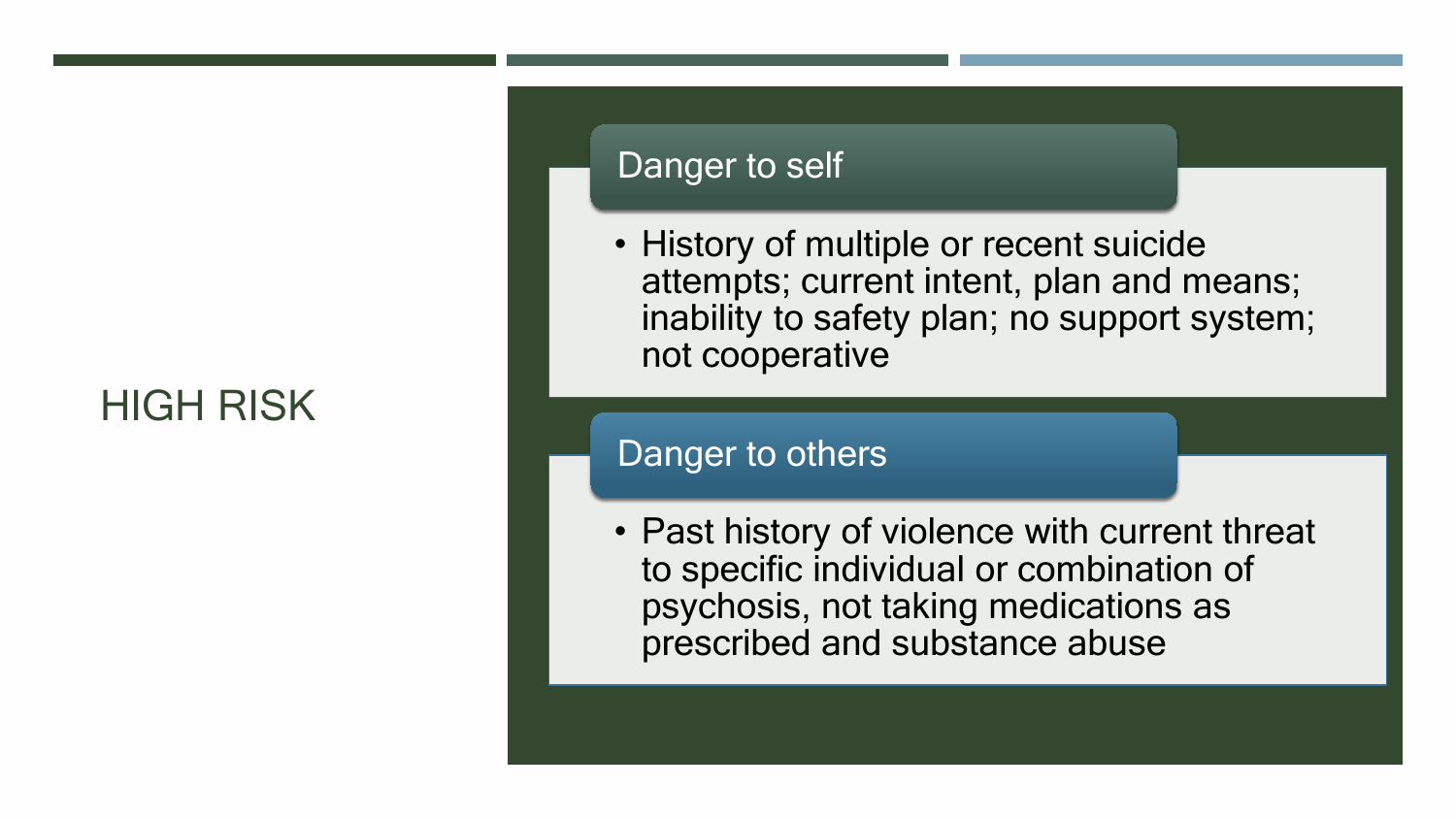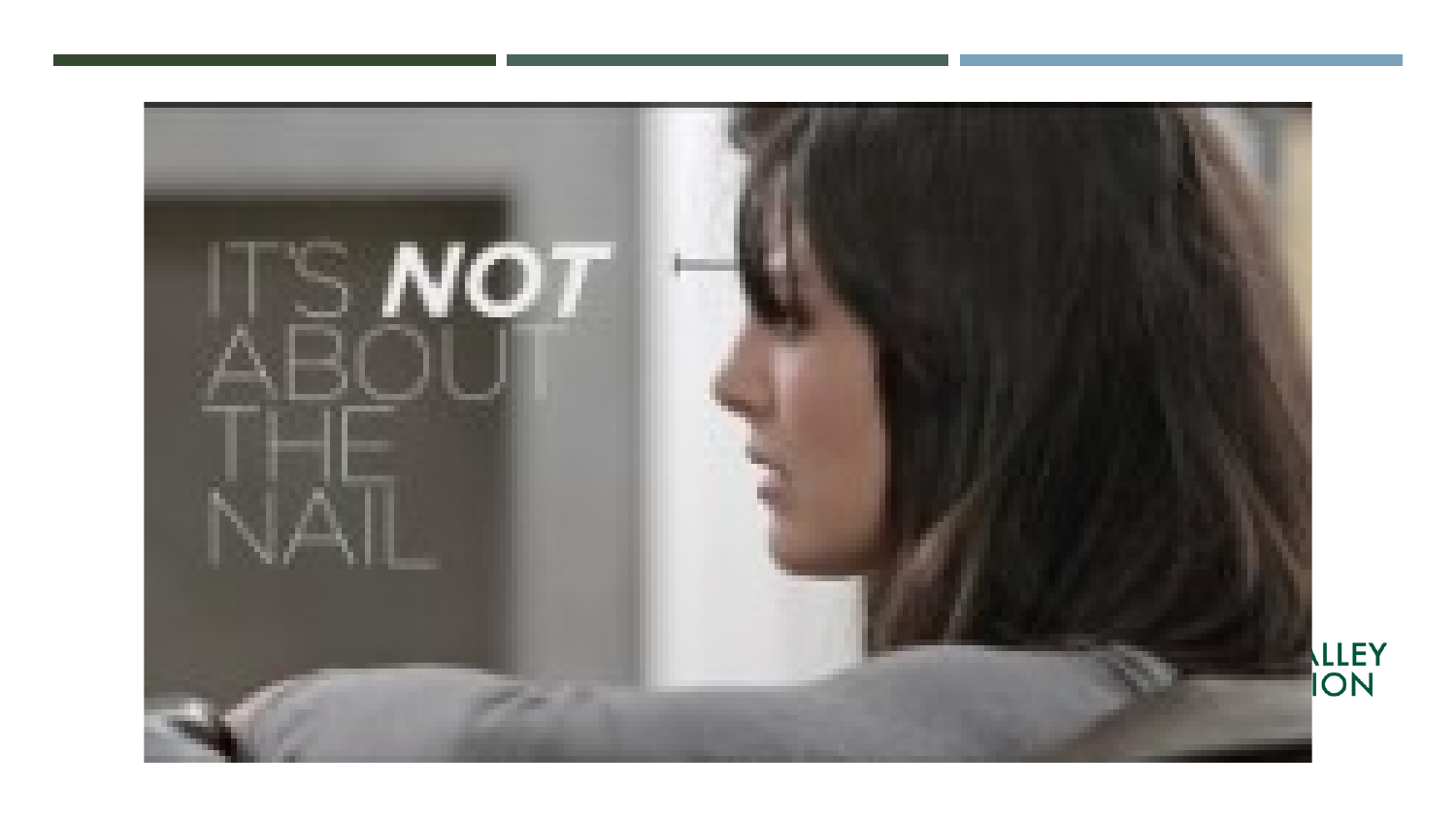## DE-ESCALATION IS NOT

Tell people to Calm Down in a stern voice while pointing at them.

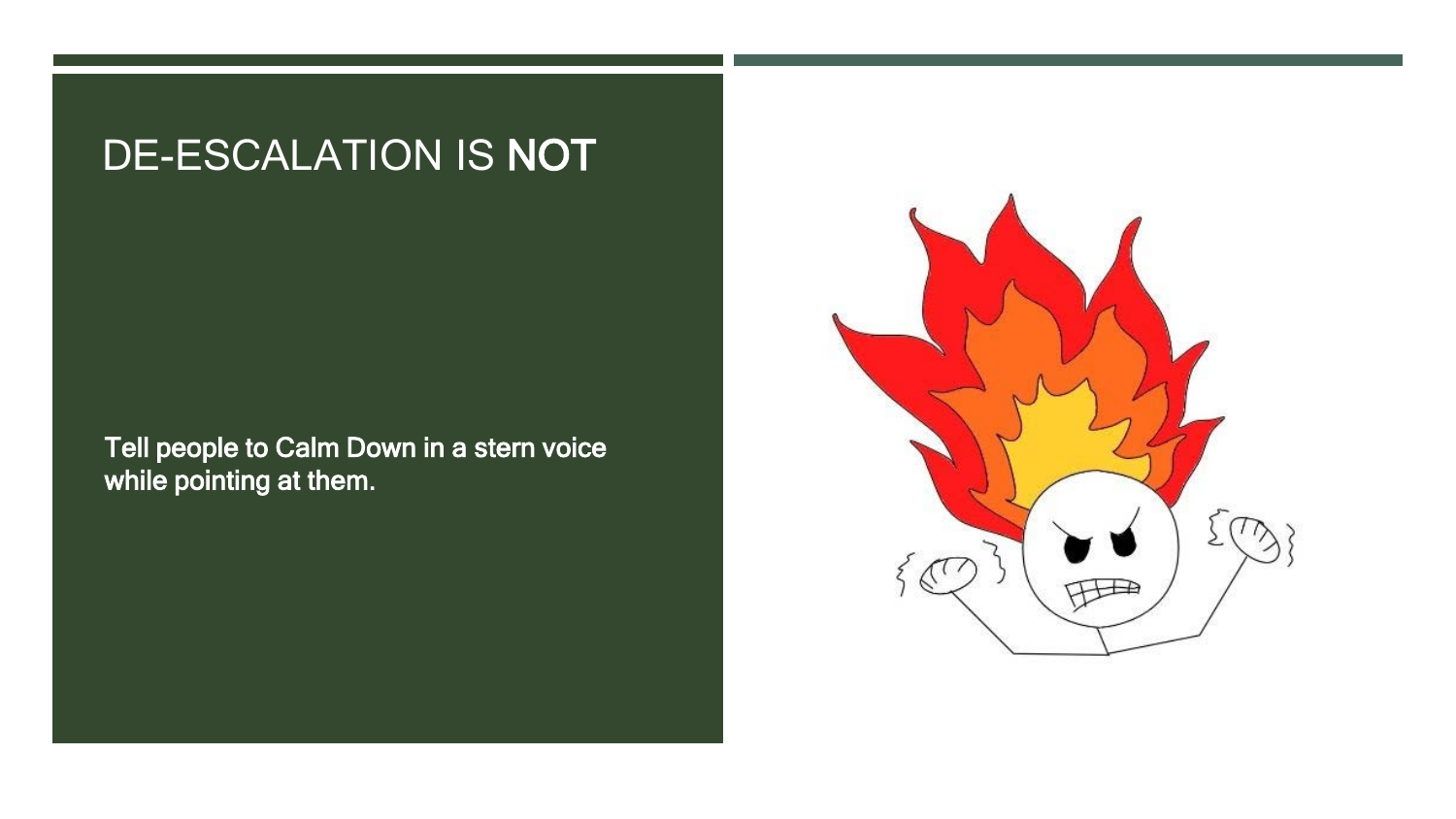## SELF-AWARENESS

### Awareness of your personal response to stress/threats allows for better control of your reactions

- Physiological
- Fear

Awareness of your own biases allows you to suspend judgement

- Unconditional Positive Regard
- Curiosity

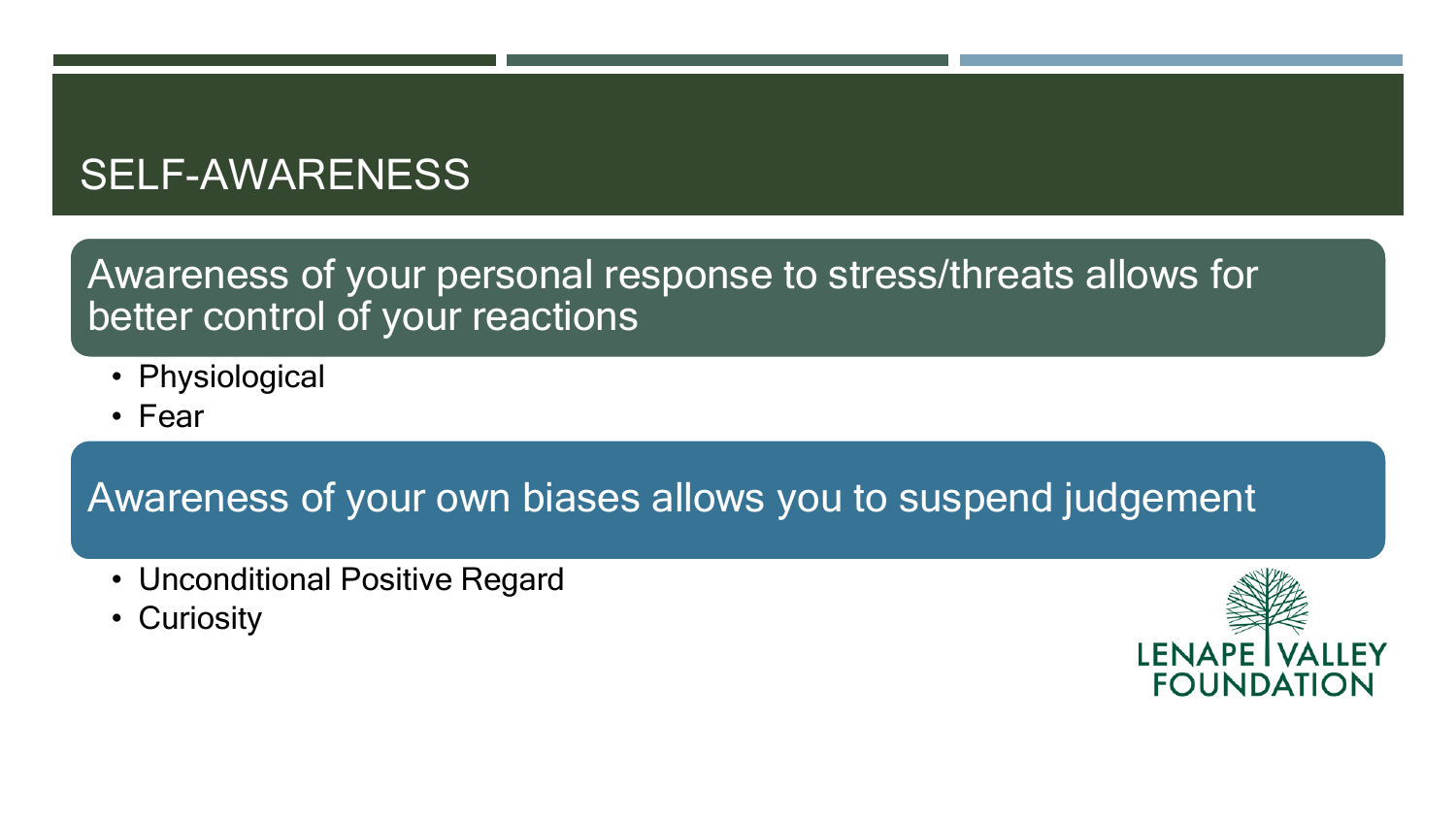## PRINCIPLES OF ENGAGEMENT

- Unconditional Positive Regard
- Strengths-based Approach
	- **Problem Solving**
- Cultural Competencies
	- Recognize the role of community, culture, faith, sexual orientation and gender identity, age, language and economic status in recovery
- Flexibility
- Respect and Dignity
- Convey Hope and Recovery
- Provide opportunities for individuals to include family and other close supporters as essential partners in their recovery
- Share information and decision-making. Support individuals as active participants in their care.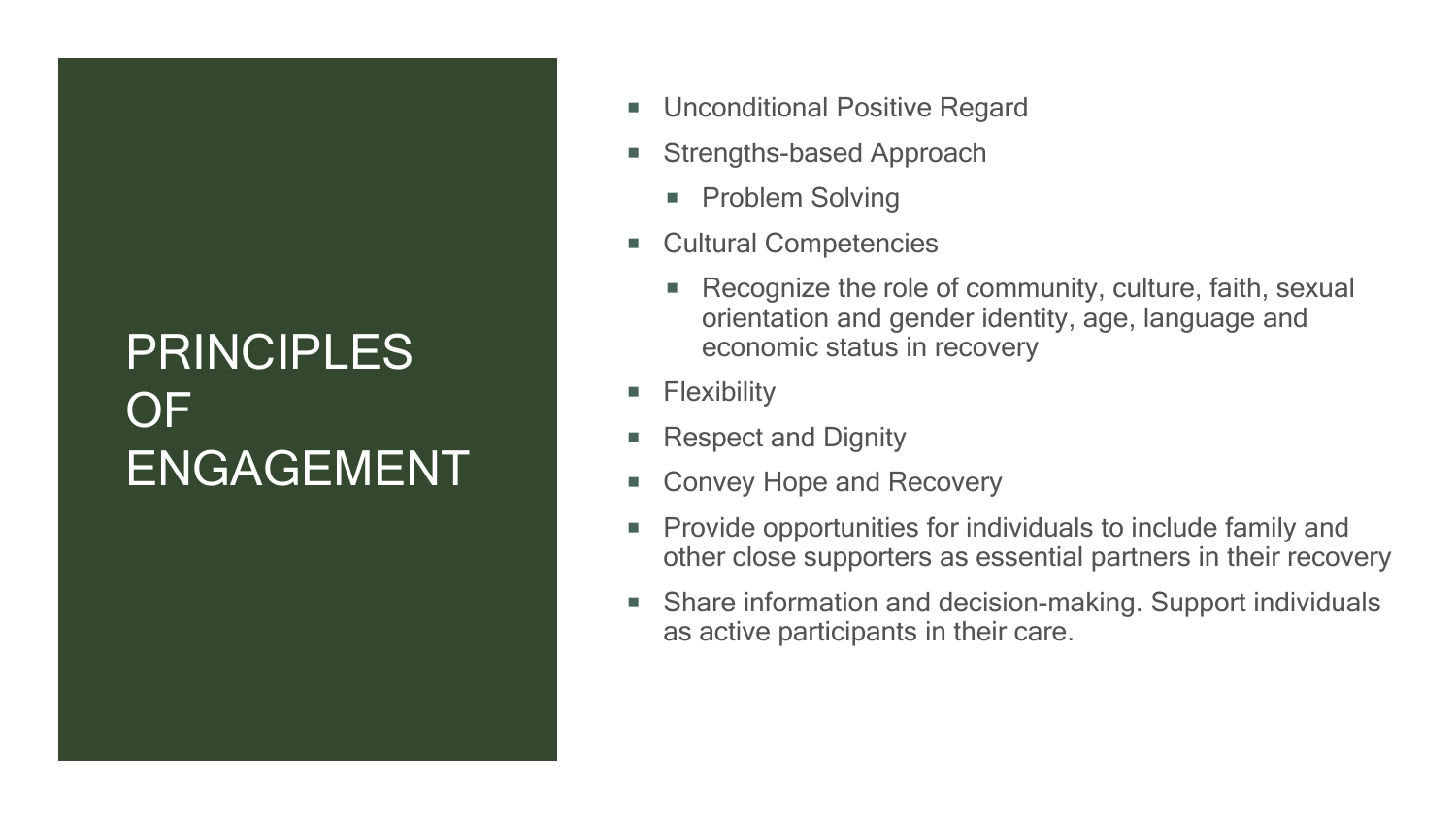#### PROFESSIONALISM PRINCIPLE

- The attitudes of Mental Health Professionals have an impact on individual's behavior
- Cynicism, pessimism, and other destructive attitudes frequently aggravate assaultive incidents.
- Mental Health Professionals who accept responsibility for their job choice and performance are less likely to contribute to unnecessary risk.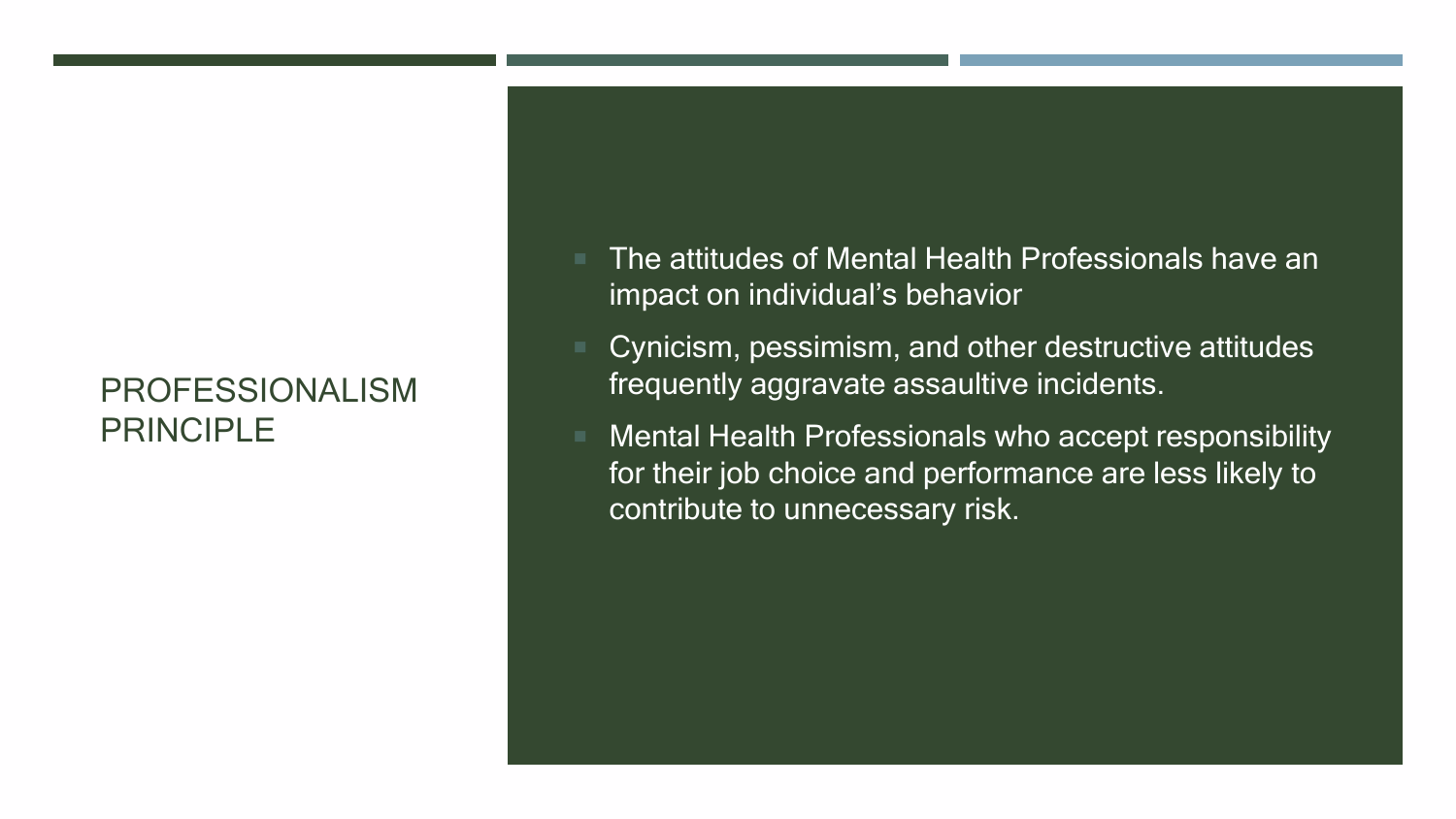## **KEY** QUESTIONS TO ASK YOUR SELF

What brought me to this job?

What keeps me here?

What are my attitudes to the individuals that we serve?

What can I be grateful for in the moment?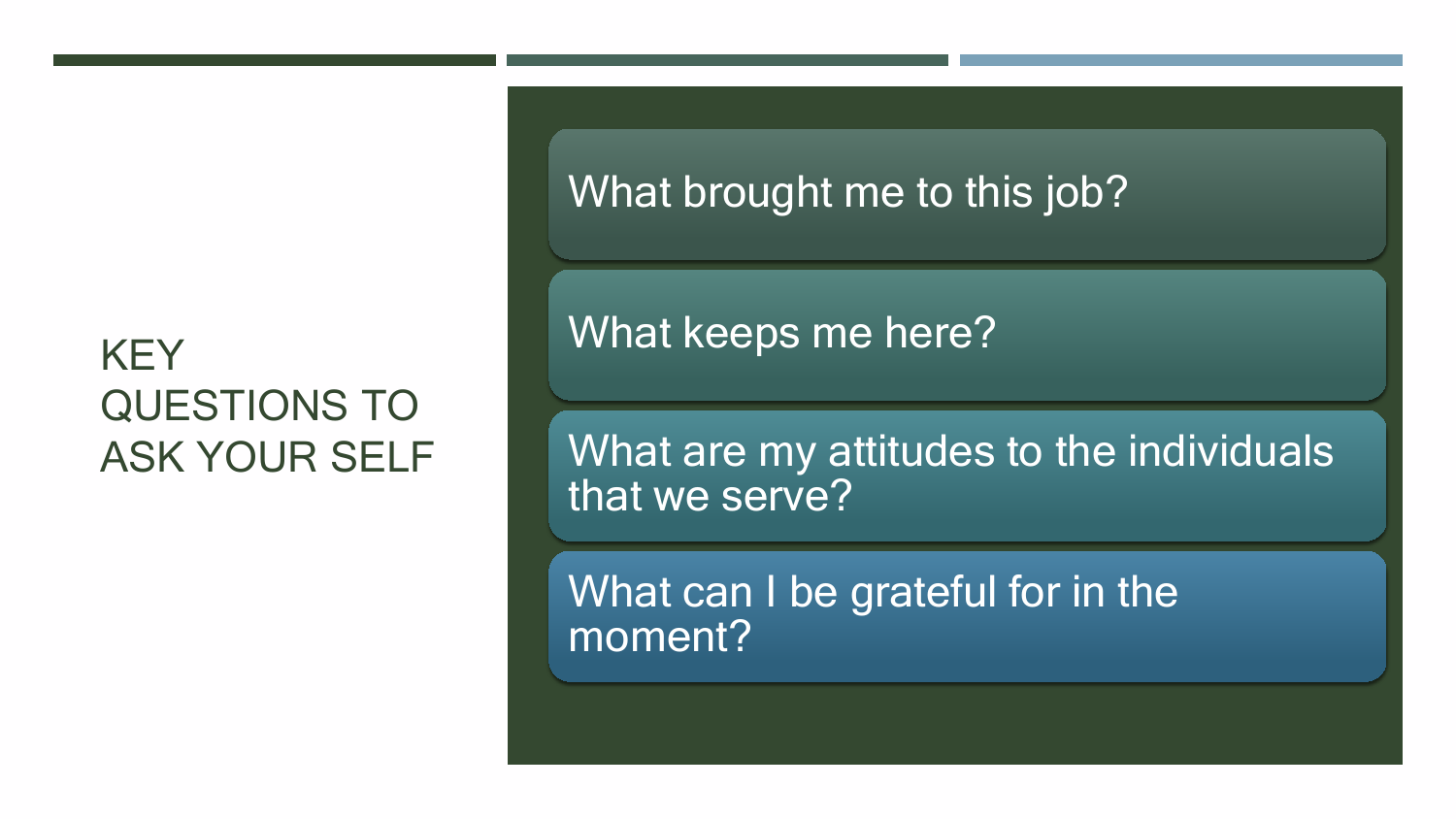## HELPFUL OR UNHELPFUL?

I am concerned about you

I know exactly what you're going through, the same thing happened to me 2 years ago

Something seems to be bothering you – do you want to talk?

It's such a beautiful day, how can you be sad?

Have you spoken to anyone about this before?

Pull yourself together.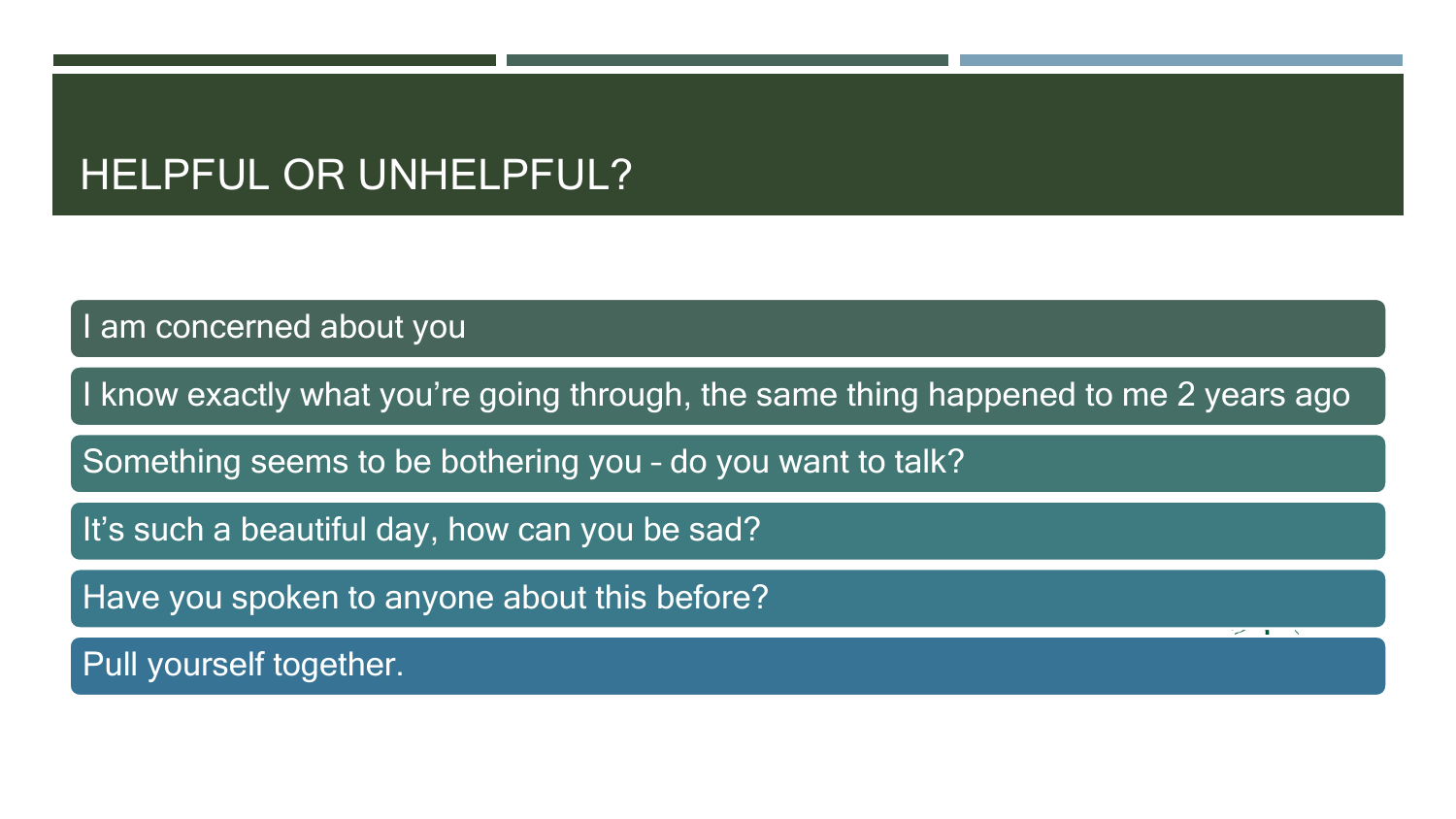## HOW DO THEY KNOW YOU'RE LISTENING?

#### Non-Verbal

- Eye contact
- **Facial expressions**
- **•** Open posture
- Volume and tone of voice
- **EXTERG** Listen to understand, not to respond

#### **Verbal**

- **Questions**
- Mmhmm...
- That must be...
- $\blacksquare$  It sounds like...

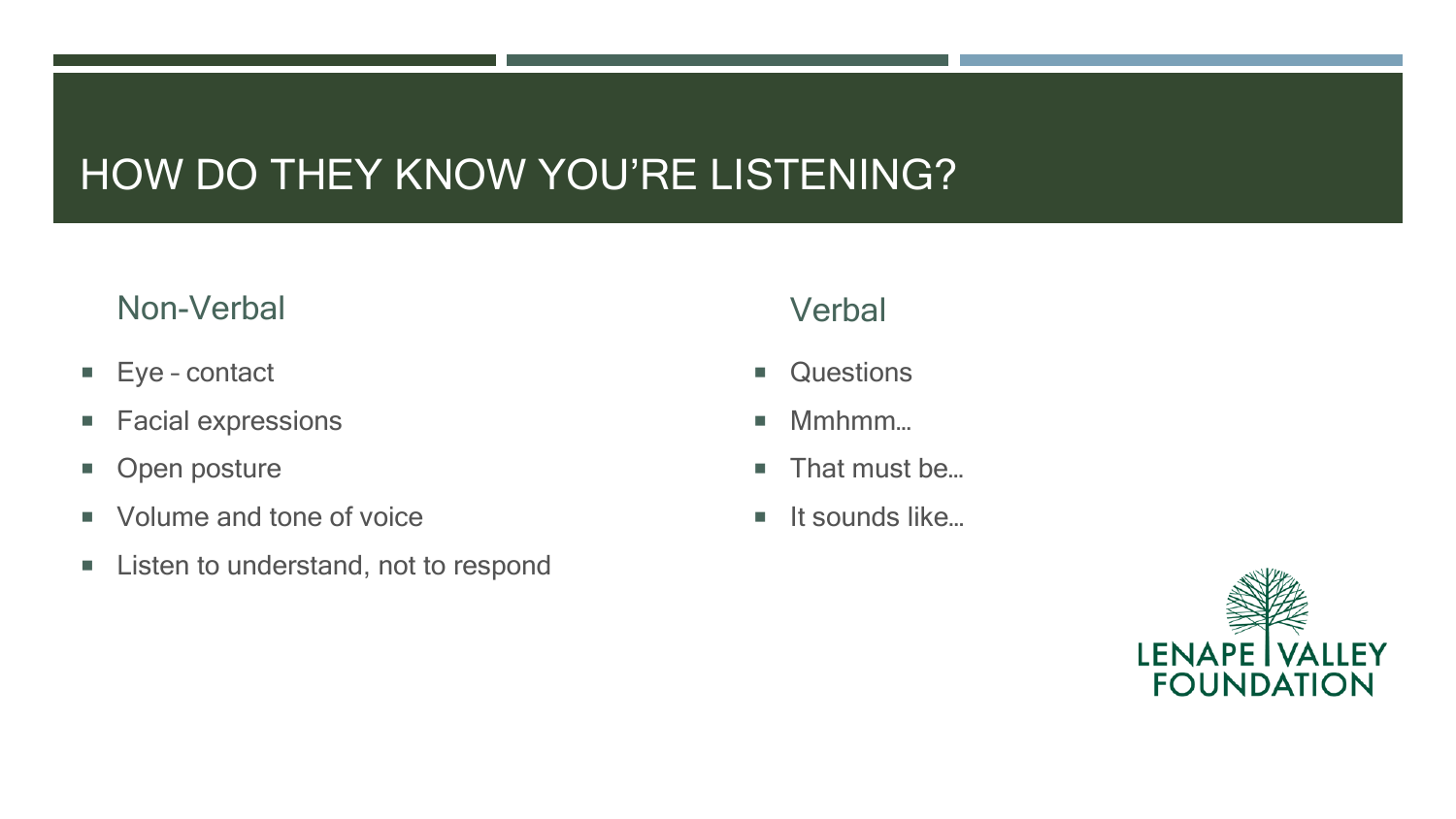# Advice vs. Information

## Practical

# Reassuring

# Validating

### =HOPE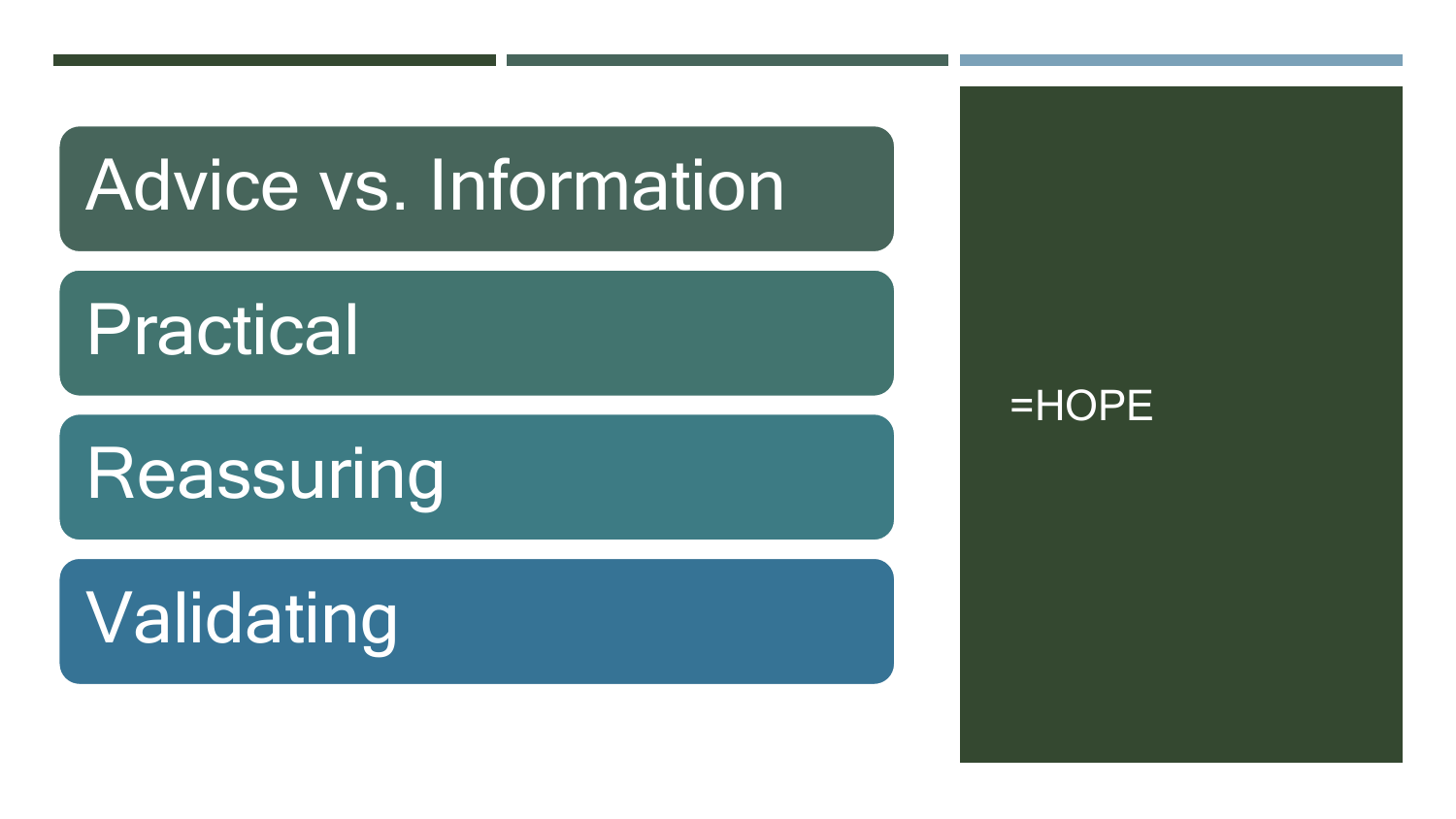## PUTTING IT ALL TOGETHER

#### Do's

- **EX Continuously assess for safety**
- **Listen to understand**
- **Speak slowly and confidently**
- **Appear calm and confident**
- **Offer choices**
- Take a break if needed
- **Debrief**

#### Don'ts

- **Make assumptions**
- **Minimize their experience**
- **Give Advice**
- **Make threats or promises you can't keep**
- Restrict movement
- "Calm down!"

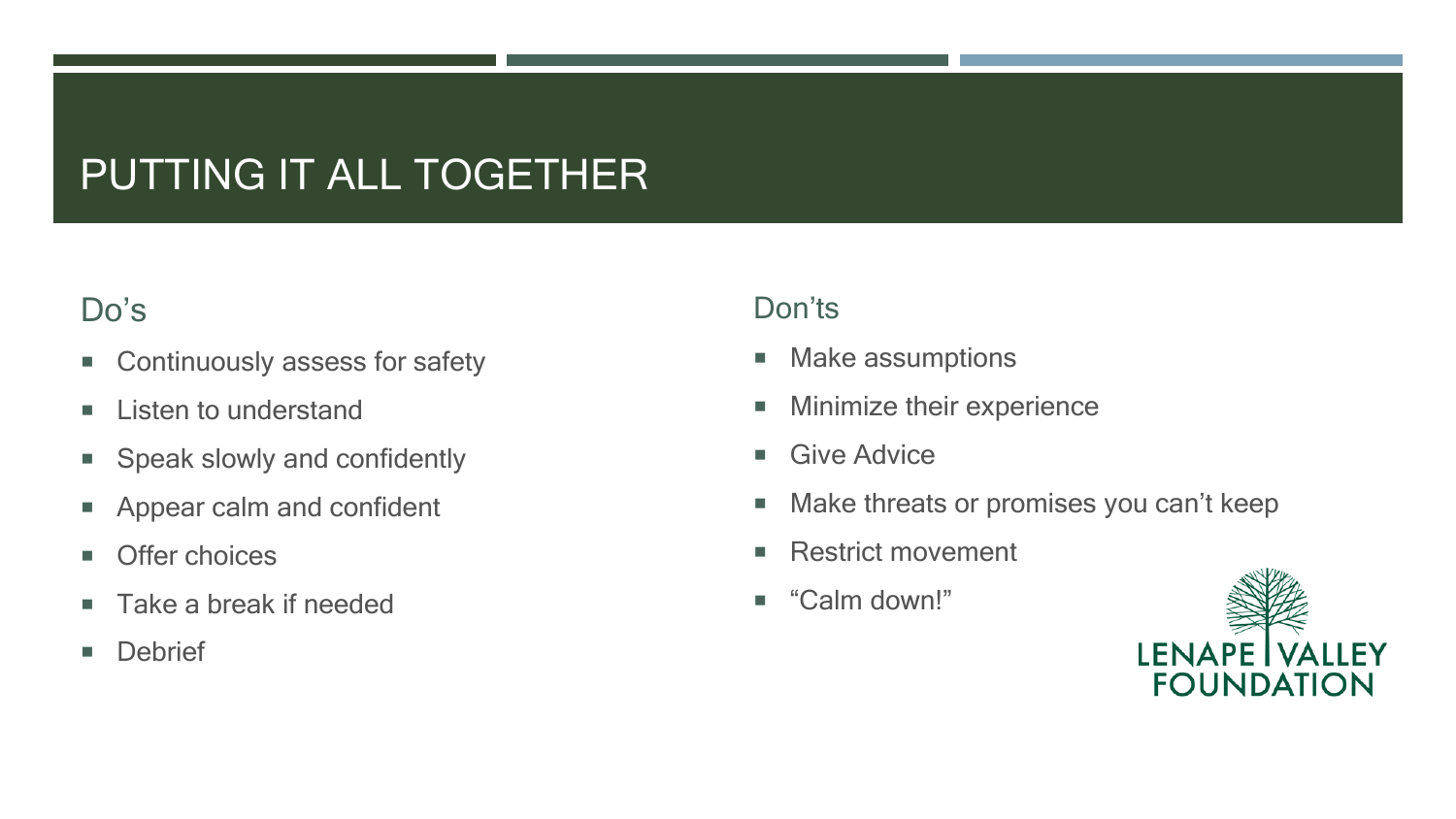## INFORMATION AND OPTIONS

#### **Professionals**

- **Psychiatrists**
- **Nurse Practitioners**
- **Psychologists**
- **Therapists**
- **Counselors**
- Social Workers

#### **Treatments**

- **Nedication**
- **Therapy/counseling** 
	- **Individual, group, family, marriage**

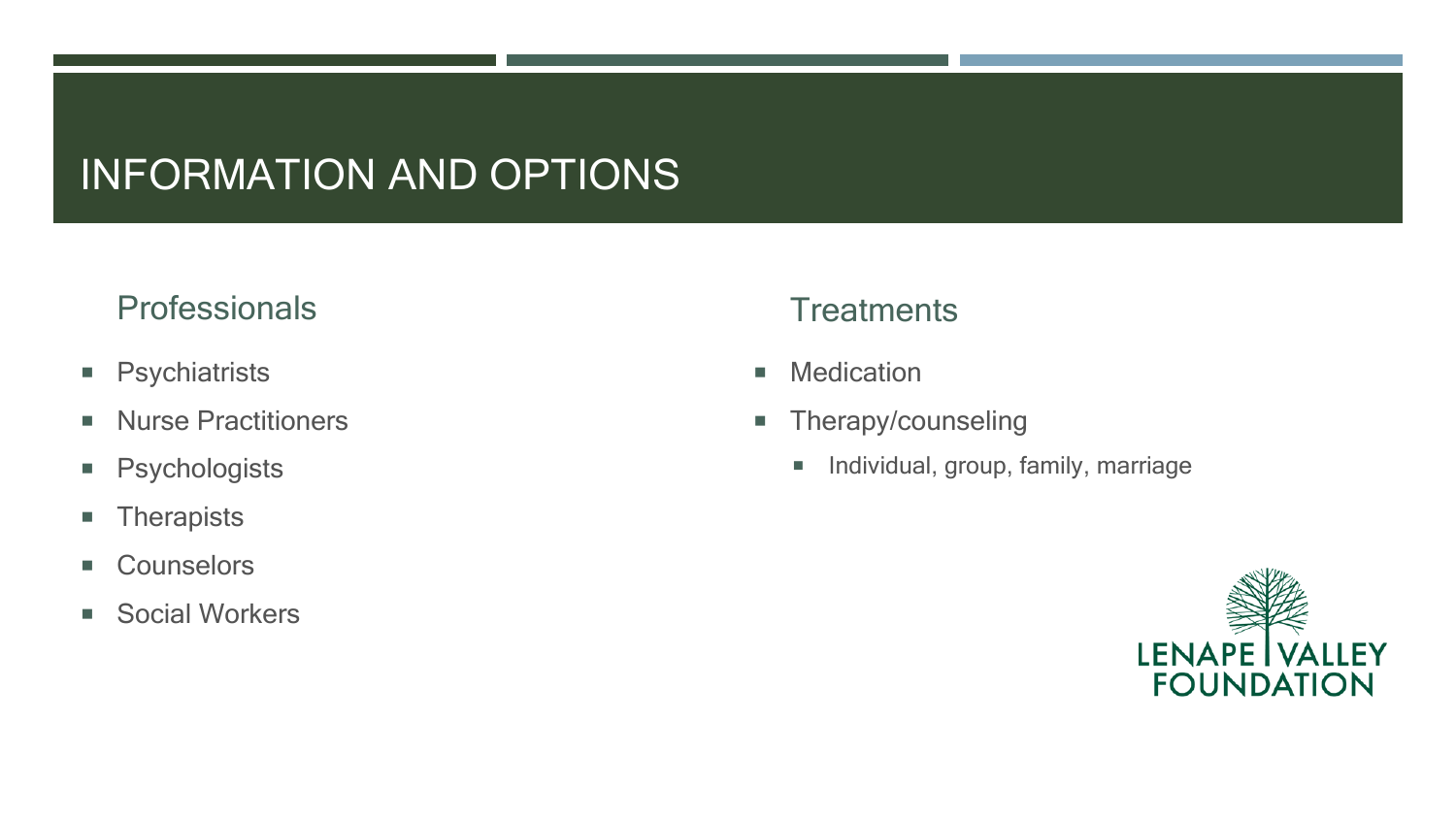## LVF ADULT & CHILDREN'S MOBILE CRISIS

- **All of Bucks County**
- **Monday-Friday 7a-11p** 
	- 3 staggered teams
- Saturday-Sunday 9a-9p
- **Deall** Overnight On-call
	- One crisis worker responds with police
- Telehealth Phone or Zoom



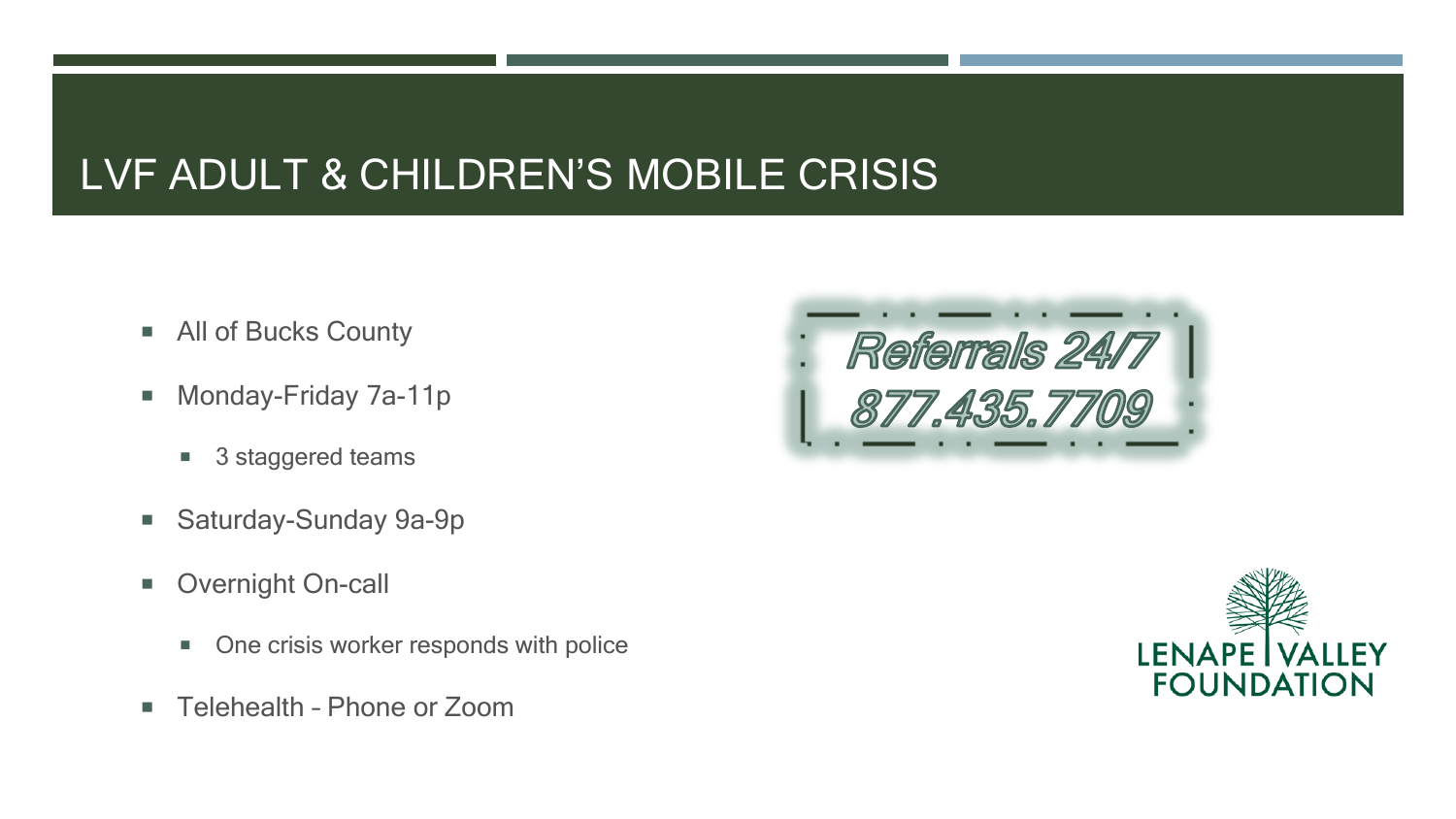## SITE-BASED CRISIS CENTERS

- Central Bucks Doylestown Hospital (enter through ER)
	- $\blacksquare$  215.345.2273
- Lower Bucks Lower Bucks Hospital (ER vs Center behind hospital)
	- 215.785.9765

Upper Bucks – St. Luke's Quakertown

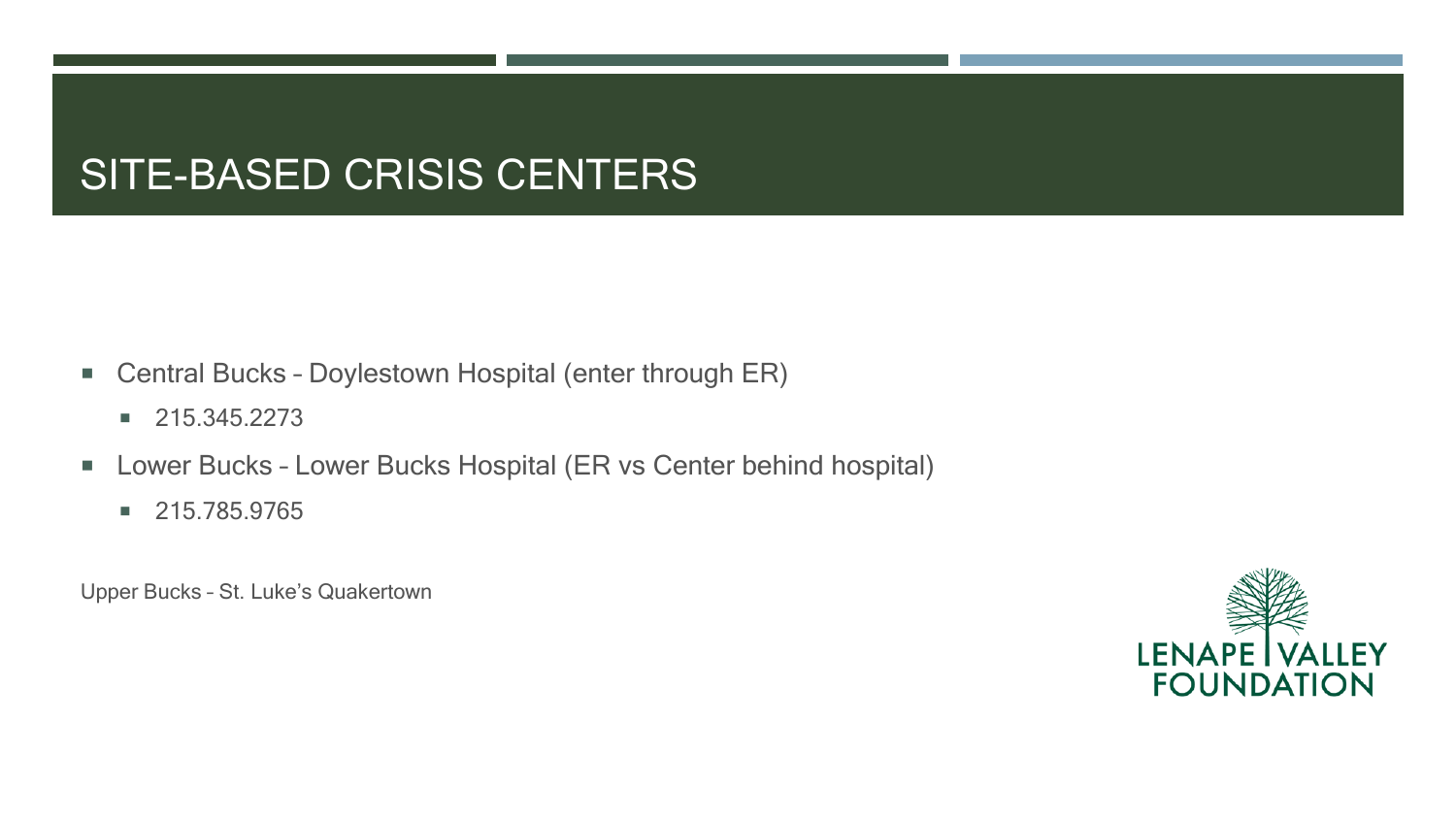## **COMMUNITY** SUPPORTS

Anonymous/Support groups

Nutrition/Exercise

Faith-based

Self-help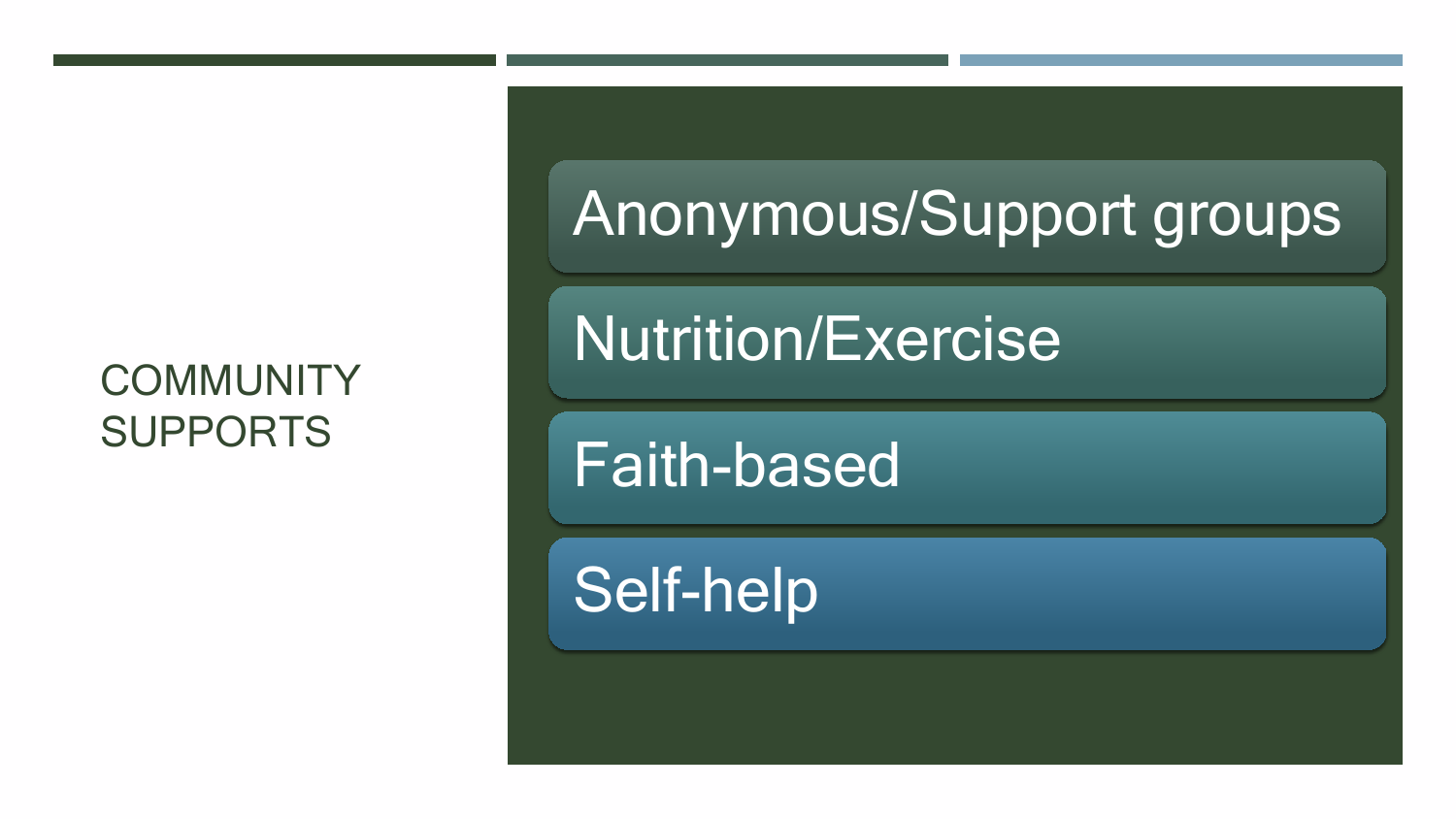## DON'T FORGET YOUR OXYGEN MASK!

### Self-care = practice of taking action to preserve or improve one's own health

### 8 Domains

- Emotional
- Spiritual
- Environmental
- Intellectual
- Occupational
- Physical
- Financial
- Community